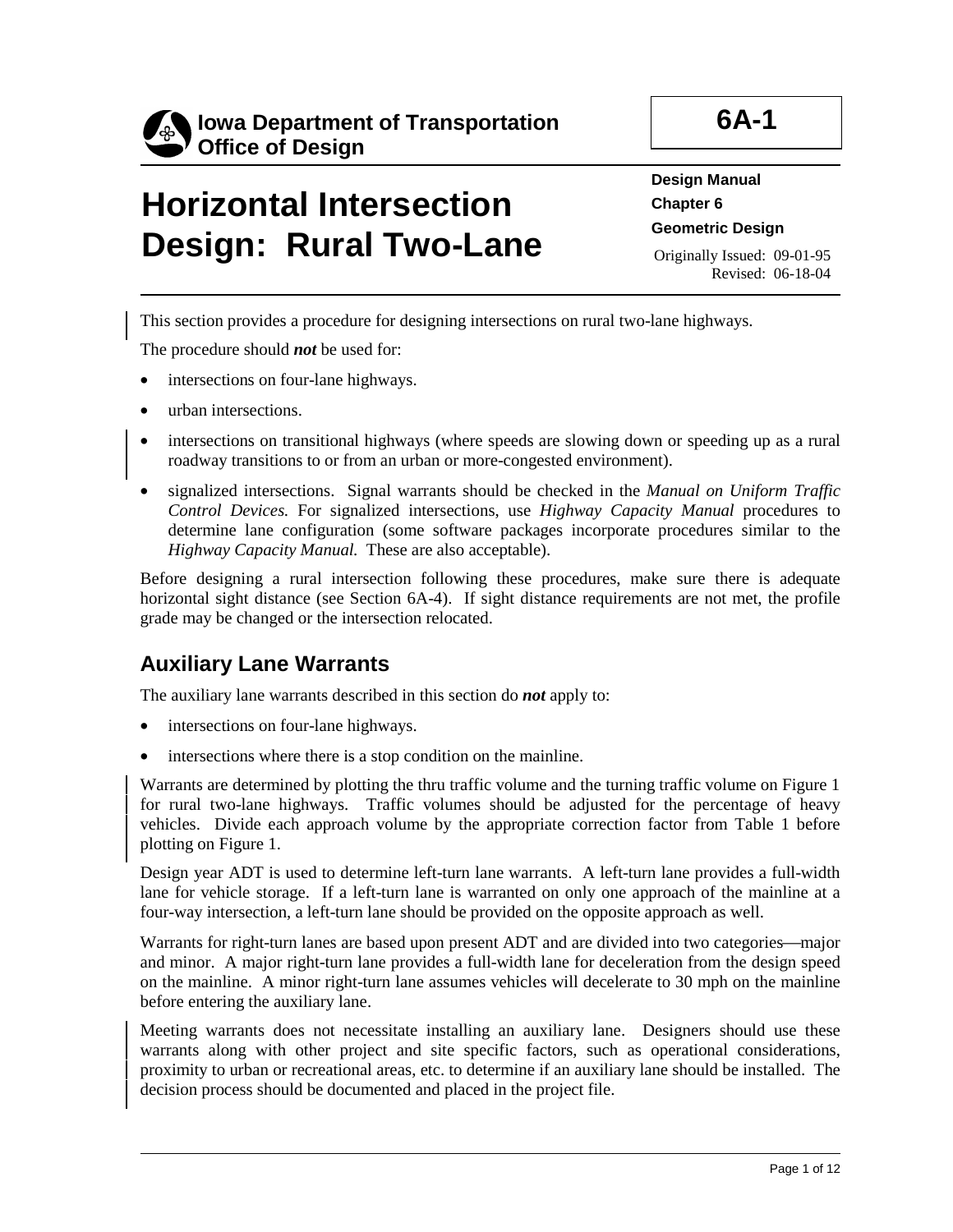

Rural Two-Lane Highways

**Figure 1:** Rural two-lane highway auxiliary lane warrants.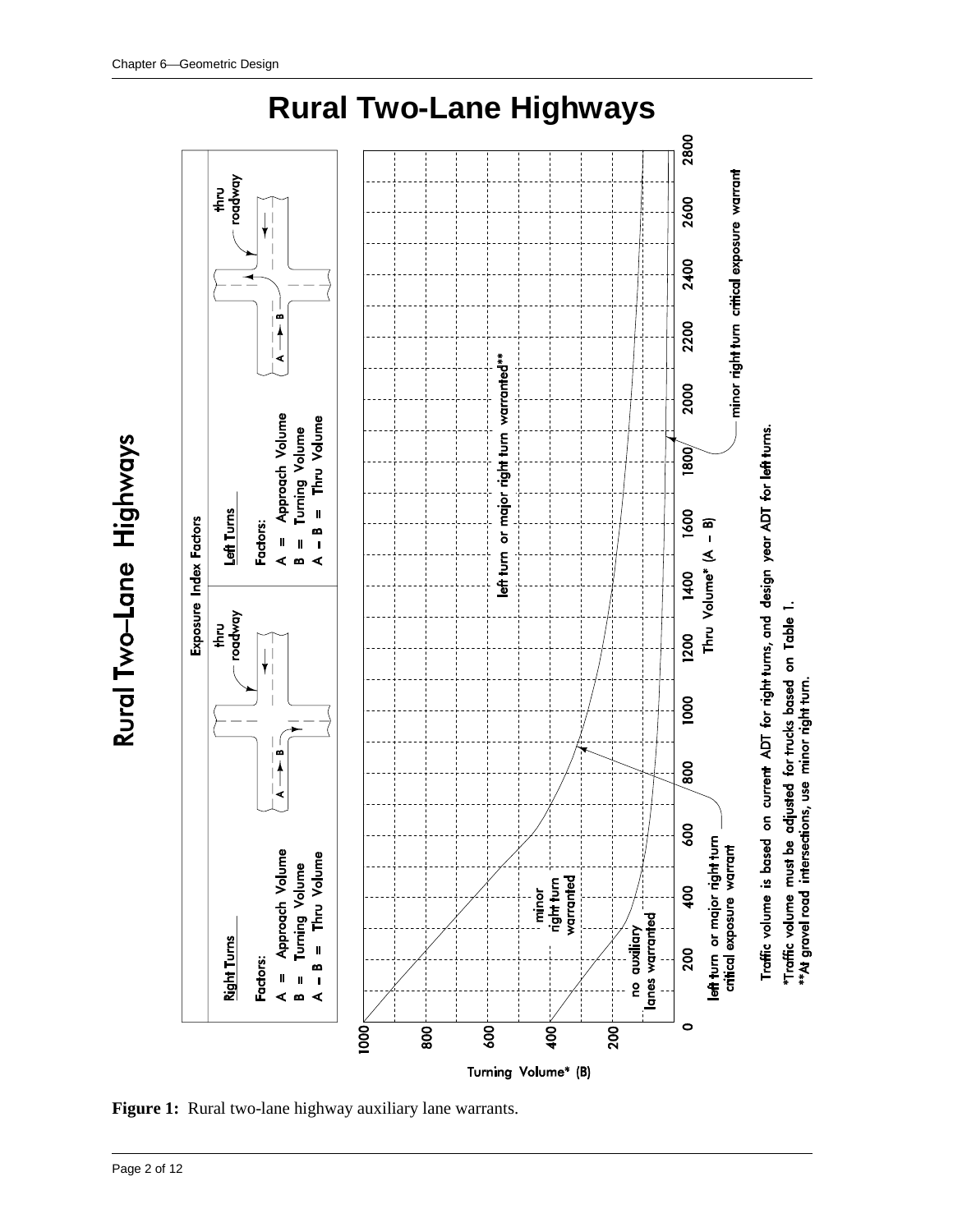| Truck          | Correction | Truck        | Correction | Truck | Correction | Truck | Correction |
|----------------|------------|--------------|------------|-------|------------|-------|------------|
| %              | Factor     | $\%$         | Factor     | $\%$  | Factor     | %     | Factor     |
| 0              | 1.05       | 6            | 0.99       | 12    | 0.93       | 18    | 0.87       |
|                | 1.04       | $\mathbf{r}$ | 0.98       | 13    | 0.92       | 19    | 0.86       |
| $\overline{2}$ | 1.03       | 8            | 0.97       | 14    | 0.91       | 20    | 0.85       |
| 3              | 1.02       | Q            | 0.96       | 15    | 0.90       | 25    | 0.80       |
| $\overline{4}$ | 1.01       | 10           | 0.95       | 16    | 0.89       | 30    | 0.75       |
|                | 1.00       |              | 0.94       | 17    | 0.88       | 35    | 0.70       |

**Table 1: Truck adjustment factors. Divide each approach volume by the appropriate factor.** 

### **Auxiliary Lane Design**

#### **Left-Turn Lane Design**

If a left-turn lane is warranted, begin by selecting the median width. Because curbs are not desirable on high-speed facilities, painted medians are normally used. For painted medians, the minimum median width is 16 feet (4.8 meters). This accommodates a 12-foot (3.6-meter) turn lane and a 4-foot (1.2 meter) minimum width median between the left-turn lane and the opposing traffic lane.

The lane length and taper ratio are based upon storage requirements—the lane is not designed for deceleration. Develop the lane with a taper at a 10:1 ratio. Use Figure 2 to determine the length of the left-turn lane. The minimum length is 150 feet (45 meters) and the length should be increased in 25-foot (7.5-meter) increments (25 feet 7.5 meters per vehicle is provided for storage).



**\*Table value is rounded up to the nearest 25' (7.5 m) increment for design. Minimum length is 150 feet (45 meters)** 

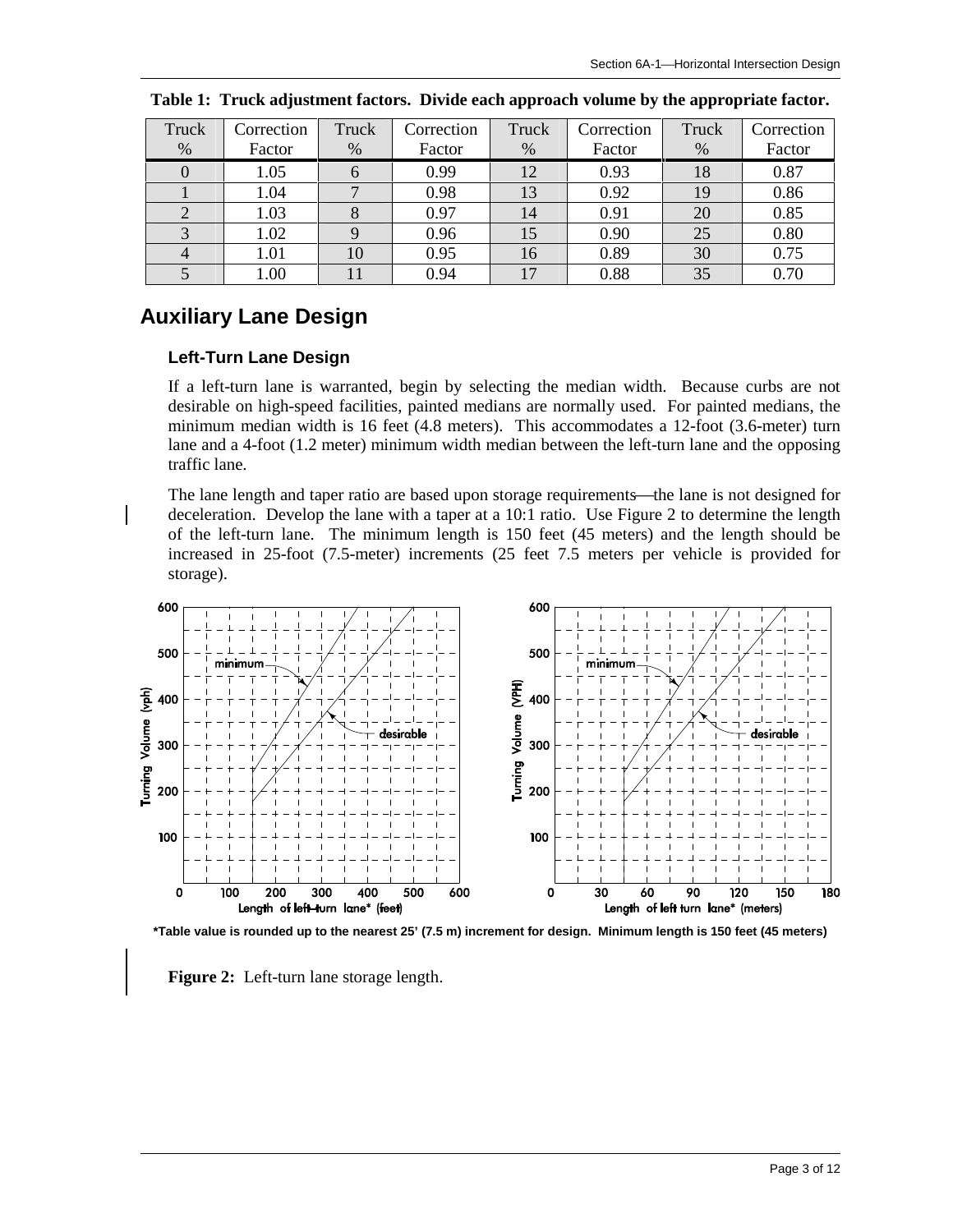Full median width should be maintained throughout the storage lane length and the taper length. Reverse curves with 12,000-foot radii should be used to transition back to a two-lane roadway beyond the intersection (see Figure 3).



**Figure 3:** Rural channelized intersection.

To provide optimum operating characteristics for the approaching driver, the centerlines of the approaching legs can be offset by the median width (see Figure 4).



**Figure 4:** Rural channelized intersection with centerlines offset.

#### **Major Right-Turn Lane Design**

A major right-turn lane (see Figures 5 and 6) provides for full deceleration from the design speed on the mainline to the speed allowed by the control radius at the intersection. The control radius is the shortest radius of the intersection return. Use Table 2 to determine the length of the deceleration lane—the required length is a function of the design speed and the control radius. Correct for grades greater than 3% by multiplying the table value by the appropriate correction factor from Table 3. The deceleration lane length does not include the taper or any portion of the intersection return.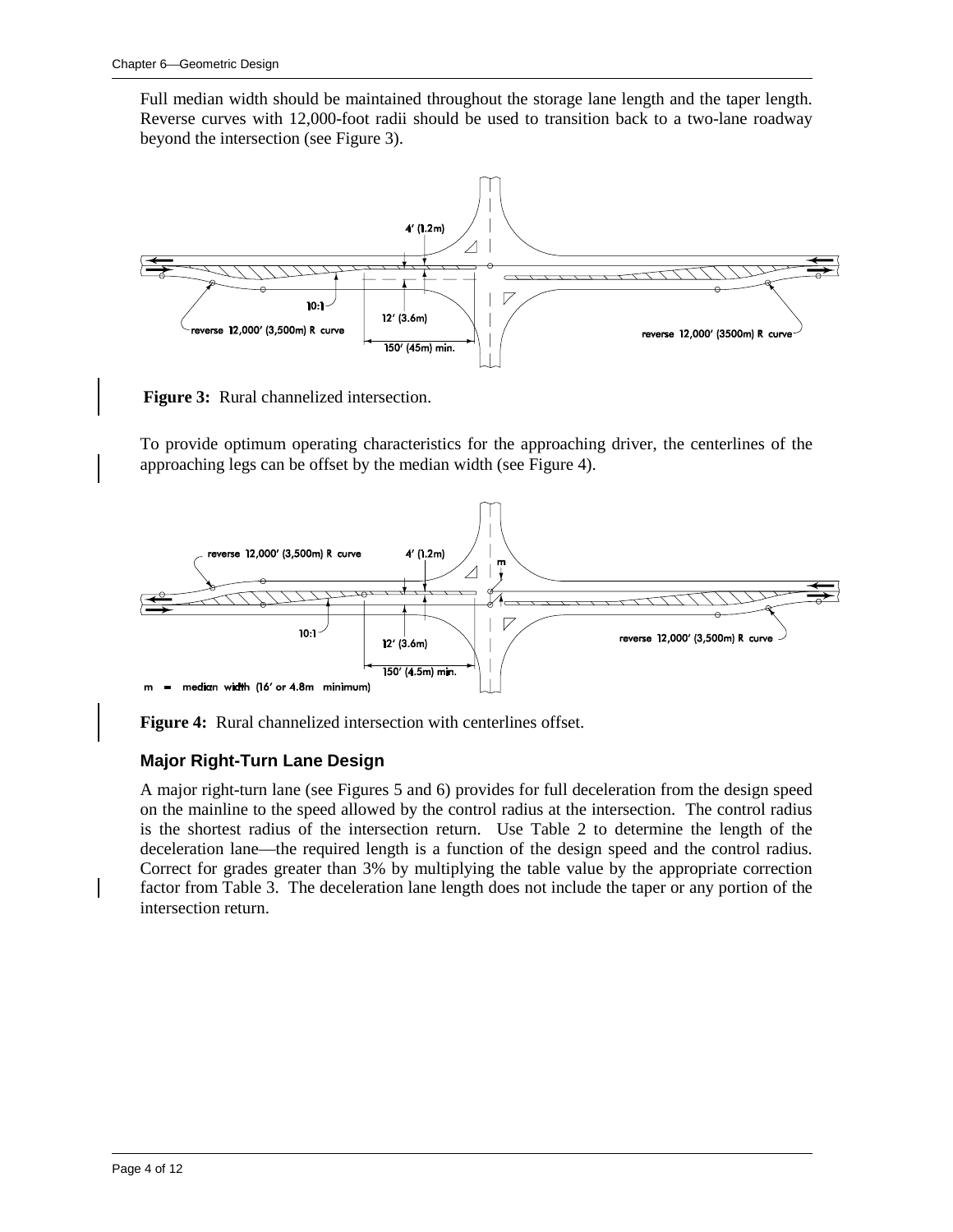| warrant             | design speed<br>(mph) | taper ratio | deceleration lane length $(L)^*$<br>(ft) |     |     |     |     |
|---------------------|-----------------------|-------------|------------------------------------------|-----|-----|-----|-----|
|                     | 40                    | 15:1        | 295                                      | 280 | 265 | 235 | 185 |
|                     | 45                    |             | 350                                      | 340 | 325 | 295 | 250 |
| major               | 50                    |             | 405                                      | 395 | 385 | 355 | 315 |
|                     | 55                    |             | 455                                      | 450 | 440 | 410 | 380 |
|                     | 60                    |             | 500                                      | 490 | 480 | 460 | 430 |
|                     | 65                    |             | 540                                      | 530 | 520 | 500 | 470 |
|                     | 70                    |             | 590                                      | 580 | 570 | 550 | 520 |
| control radius (ft) |                       | 50          | 70                                       | 90  | 150 | 230 |     |

#### **Table 2: Deceleration lane lengths for major right-turn lanes.**

#### **English units**

#### **metric units**

| warrant            | design speed | taper ratio | deceleration lane length $(L)^*$ |     |     |     |     |  |
|--------------------|--------------|-------------|----------------------------------|-----|-----|-----|-----|--|
|                    | (km/h)       |             |                                  |     | (m) |     |     |  |
|                    | 60           | 15:1        | 90                               | 85  | 80  | 65  | 55  |  |
|                    | 70           |             | 105                              | 100 | 95  | 85  | 70  |  |
|                    | 80           |             | 125                              | 120 | 115 | 100 | 90  |  |
| major              | 90           |             | 140                              | 140 | 135 | 120 | 110 |  |
|                    | 100          |             | 165                              | 160 | 155 | 145 | 135 |  |
|                    | 110          |             | 180                              | 175 | 170 | 160 | 150 |  |
|                    | 120          |             | 195                              | 190 | 185 | 175 | 170 |  |
| control radius (m) |              | 10          | 20                               | 25  | 50  | 80  |     |  |

\*interpolate directly for intermediate control radii and design speeds

Use parallel type Option—parallel or taper Use taper type

#### **Table 3: Gradient factor. Multiply the correction factor for grade by the deceleration lane length.**

|                | upgrade | downgrade |
|----------------|---------|-----------|
| $3\%$ to $4\%$ | 0.9     |           |
| 5% to 6%       | 0.8     | 1.35      |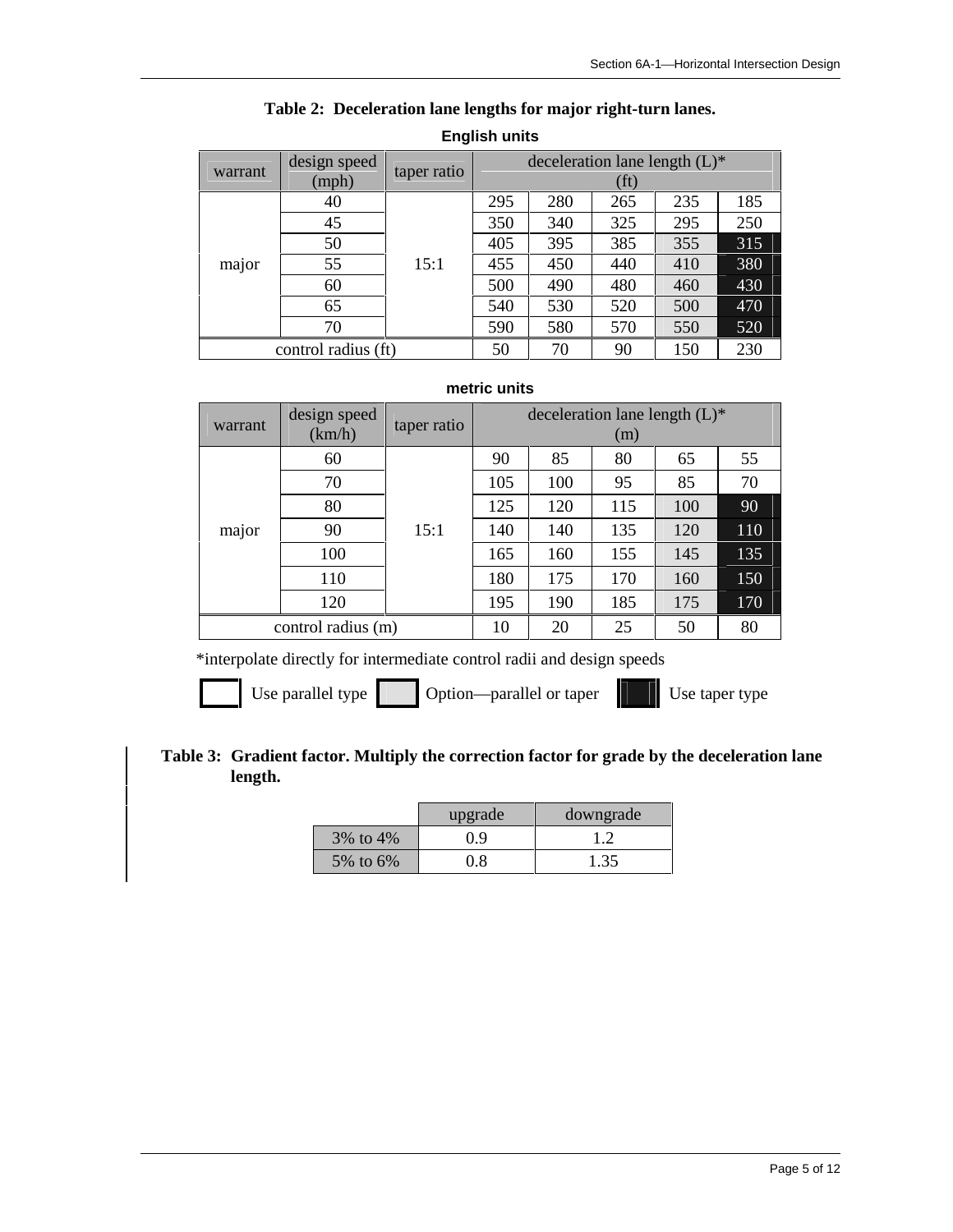

**Figure 5:** Parallel type right-turn deceleration lane—for major or minor right-turn lanes.





#### **Minor Right-Turn Lane Design**

A minor right-turn lane provides for deceleration from 30 mph on the mainline to the speed allowed by the control radius at the intersection. When a minor right-turn lane is warranted use a design speed of 30 mph and a parallel-type layout with a 10:1 taper ratio (see Figure 5). The lane length can be determined from Table 4. Apply the appropriate correction factor for grades greater than 3% using Table 3. As with major right-turn lanes, the lane length does not include the taper or any portion of the intersection return. A 4-foot (1.2-meter) shoulder should be constructed adjacent to the deceleration lane, using the same material as the mainline shoulder.

#### **Table 4: Deceleration lane lengths for minor right-turn lanes. English units**

| ----------------    |                    |             |                                             |  |     |     |  |  |  |  |
|---------------------|--------------------|-------------|---------------------------------------------|--|-----|-----|--|--|--|--|
| warrant             | design speed (mph) | taper ratio | deceleration length $(L)$ <sup>*</sup> (ft) |  |     |     |  |  |  |  |
| minor               |                    | 1∩∙1        | 185                                         |  | 160 | 140 |  |  |  |  |
| control radius (ft) |                    |             | 50                                          |  | 90  |     |  |  |  |  |

| warrant            | design speed (km/h) | taper ratio | deceleration lane length $(L)$ <sup>*</sup> (m) |    |    |    |  |
|--------------------|---------------------|-------------|-------------------------------------------------|----|----|----|--|
| minor              |                     | 10:1        | 70                                              | 65 | 60 |    |  |
| control radius (m) |                     |             |                                                 | 20 | つよ | 50 |  |

#### **metric units**

\*interpolate directly for intermediate control radii

#### **Intersections with Gravel Sideroads**

Left-turn warrants and design for intersections with gravel sideroads are the same as with paved sideroads.

When the intersection of a rural two-lane highway with a gravel sideroad warrants a right-turn lane, only **minor** right-turn lane criteria should be used.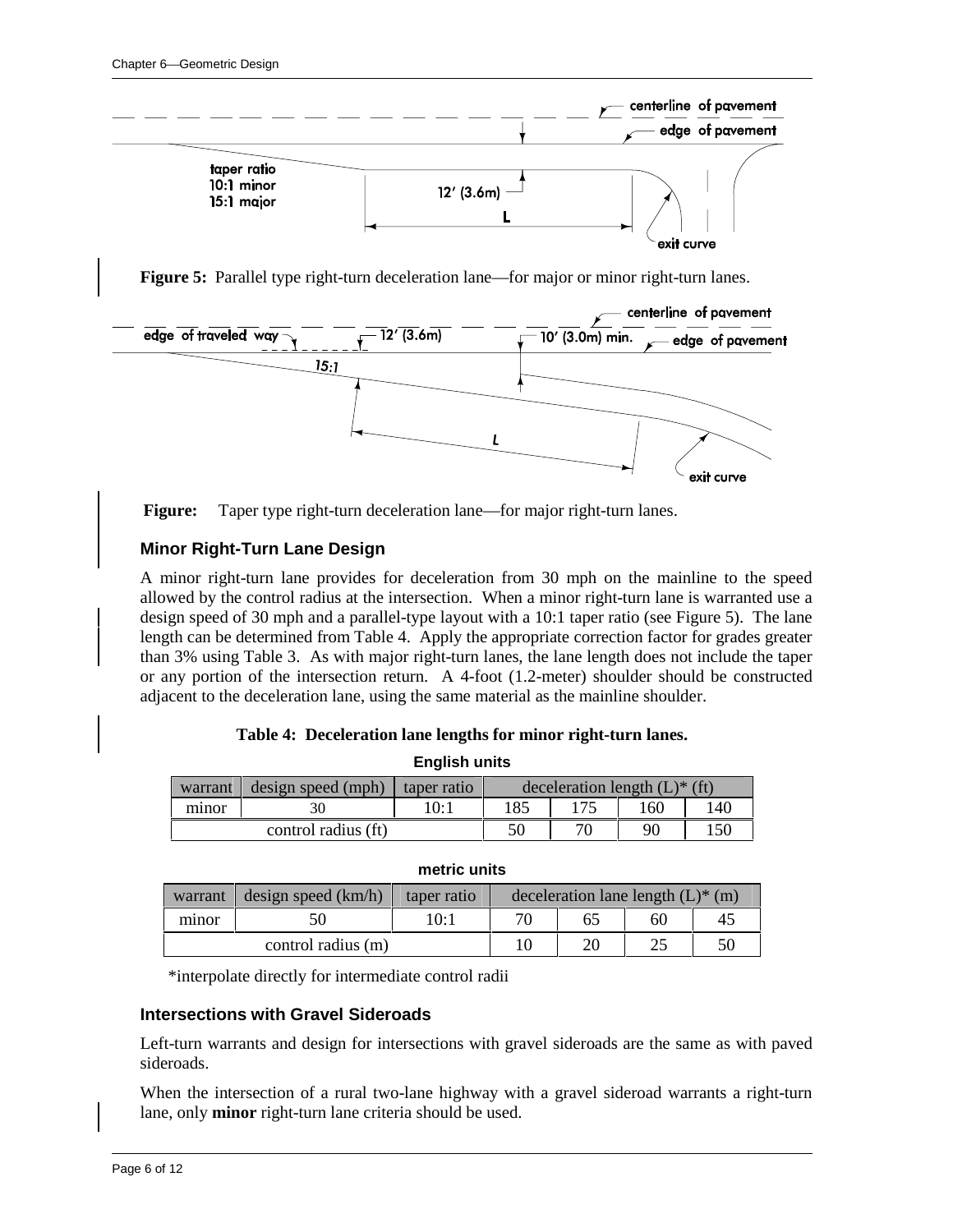Continue the deceleration lane pavement through the intersection to the point where the return radius meets the shoulder line of the deceleration lane (see Point X on Figure 7). At this point, begin the lane drop taper at a 10:1.



**Figure 7:** Deceleration lane.

### **Stop-Sign Islands**

Stop-sign islands are used to regulate traffic, aid the driver in negotiating the intersection, and protect and store crossing and turning vehicles.

Stop-sign islands are required on all paved sideroad approaches to the thru route. However, when the sideroad design year ADT is less than 100 vpd, the island is optional. Placement of the stop sign must meet MUTCD criteria. Therefore an island may be required even if the sideroad has less than 100 vpd in order to permit proper location of the stop sign.

Figure 8 illustrates requirements for the placement of islands. In order to command attention, the desired island size is 100 square feet (9 square meters). The minimum acceptable size for an island is 75 square feet (7 square meters).

Use 4-inch (100-millimeter) sloped curbs for stop-sign islands on rural roadways. See Section 3C-2 and Detail 6144 for more information about curbs on stop-sign islands.



**Figure 8:** Offset requirements for intersection stop-sign island.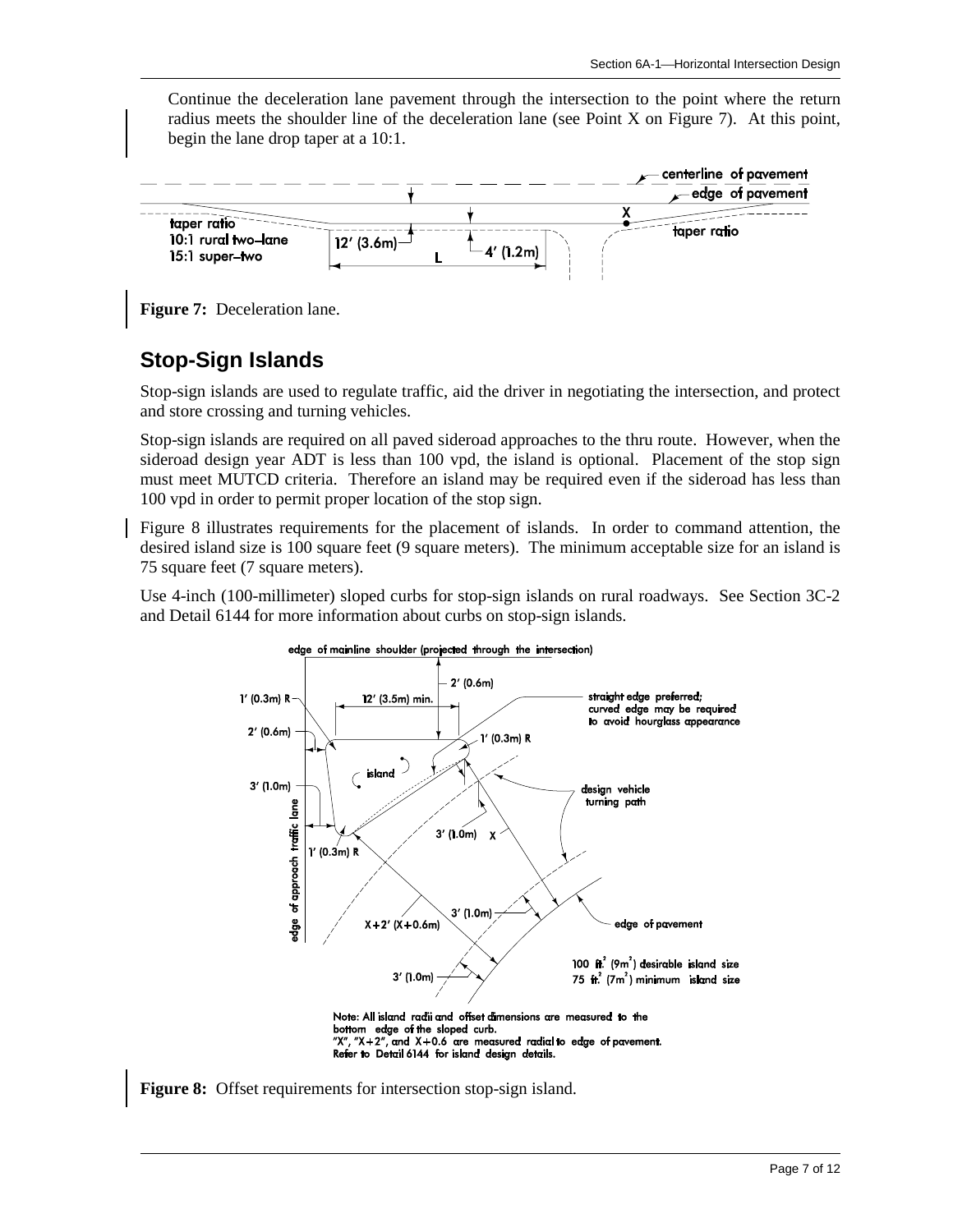# **Design Vehicle**

The next step is to select an appropriate design vehicle. Based on a site evaluation, determine the largest vehicle that will frequently turn at the intersection (not just the occasional user). Consider:

- location of the intersection in relation to the surrounding land use (factories, parks, schools, etc.)
- the type of intersecting roadway (primary or secondary road, entrance, etc.)

Normally, the WB-50, the WB-62, or the WB-67 truck tractor-semitrailer combinations are appropriate at the intersection of two primary roadways. At other locations, such as non-primary, secondary, state park or institutional roads, the appropriate design vehicle may be a single-unit truck, bus or RV. Refer to Chapter 2 in AASHTO's *A Policy on Geometric Design of Highways and Streets* for more information about selecting a design vehicle.

### **Turning Path Placement**

After determining the lane configuration and the design vehicle, select a turning-path radius and draw the turning path on a plan view of the intersection.

The selected design vehicle turning path should be centered within the traffic lane at the beginning and the end of the turn. Connect the entry and exit paths with a single turning radius, which cannot be shorter than AASHTO's minimum radius guidelines (see Exhibit 2-2 in *A Policy on Geometric Design of Highways and Streets).* 

#### **Left Turns**

For most left turns, a 50-foot (15-meter) turning path radius is preferable. However, a longer radius may be used with very obtuse angles. Radius increments of 25 feet (5 meters) are preferred but 5-foot (1-meter) increments are acceptable.

In addition, the turning path for a left turn may swing wide to provide clearance for a vehicle waiting at the stop bar. Figure 9 on the next page illustrates a turning path for this situation.

#### **Right Turns**

At intersections with little or no skew, a 75-foot (25-meter) turning path radius for right turns is suitable. If the approach requires a stop-sign island, the turning radius may need to be increased to accommodate the island (see Figure 8).

Intersection skew may justify increasing or decreasing the turning path radius. Any alteration in radius should occur in preferred 25-foot (5-meter) increments or minimum 5-foot (1-meter) increments.

Approximately 3 feet (1 meter) of clearance should be maintained from median noses, islands, faces of curb, and pavement edges. Where encroachment or insufficient clearances exist for either left or right turns, the designer may select a different turning path radius or modify the geometrics of the intersection. This can be done by changing one or a combination of the following:

- the lane alignment (for example, by widening the median).
- the horizontal alignment of the mainline.
- the skew angle of the intersection. See Section 6A-8 for the Department's policy on the skew angle of intersections.

Carefully study the various options to determine the best solution for your situation.

The next step in the process is to graphically lay out the returns. When designing without the aid of CADD, draw the intersection at 20 scale in English or 250 scale metric. A drawing at this scale is necessary for accuracy.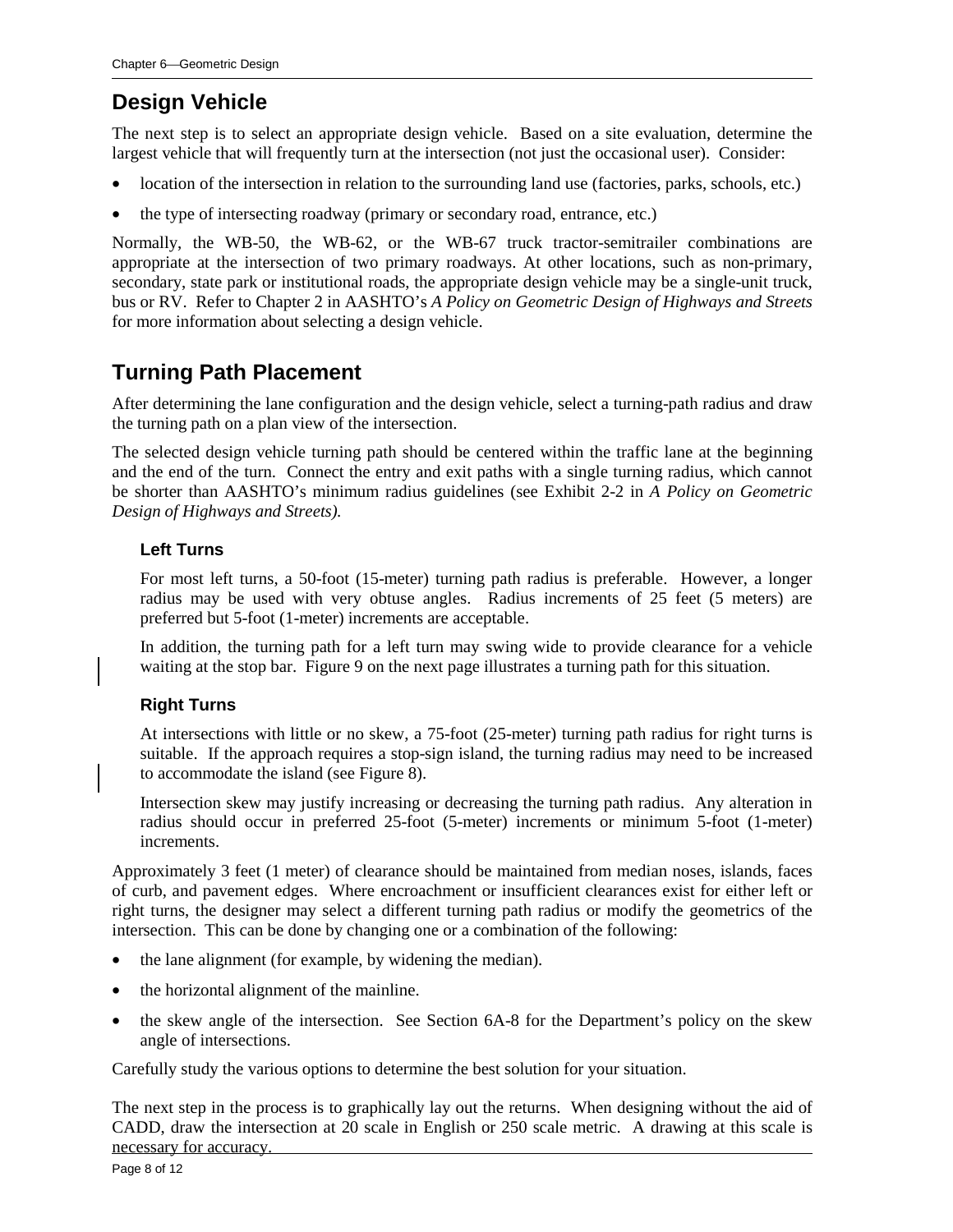

**Figure 9:** Left-turn movements for channelized intersection.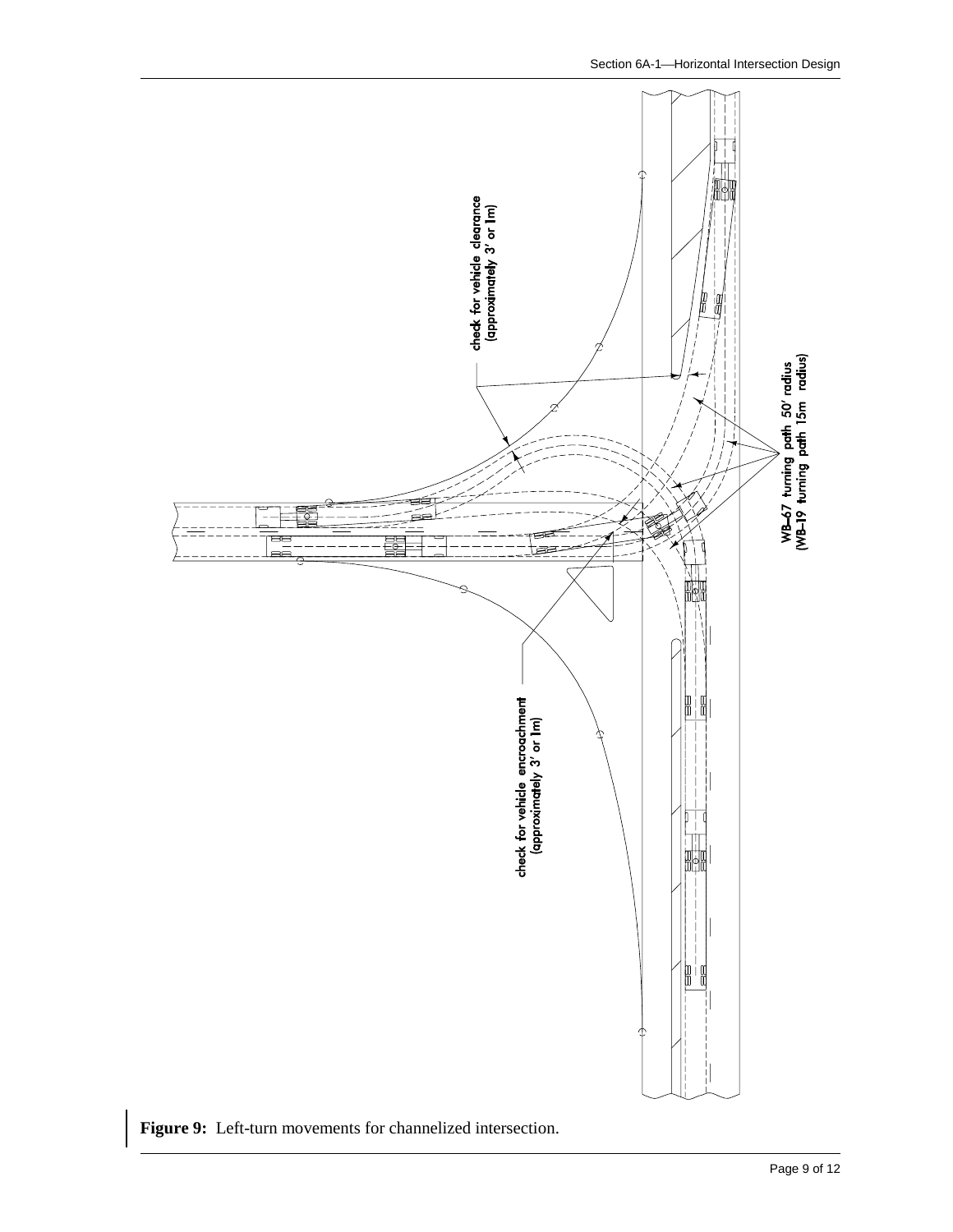# **Graphic Layout of Return Radii**

Draw the edge of pavement concentric to the turning path, at approximately 3 feet (1 meter) from the wheel path. Select return radii in 5-foot (1-meter) increments with up to three radii and/or tapers for one return (see Figures 12 and 13). Add the stop-sign island to the graphic layout (see Figure 8 for required offsets).

## **Geometric Plan**

Using the graphic layout as a guide, set geometric controls and calculate the return geometry. An accurate geometric plot should be checked with the turning path template to assure that the actual geometrics closely approximate the graphic layout. If necessary, adjust the geometric controls and recalculate the geometry until a close approximation of the graphic layout is achieved.

# **Jointing**

See Section 7A-3 for information on jointing rural intersections.

# **Design Review**

If the design requires review by another office or agency, the following information is required:

- a 20 scale for English units or 250 scale for metric units layout of the intersection. The selected design vehicle should be identified and the turning path shown on the layout, along with lane lines and proposed geometric data.
- design speed on the mainline and ADT traffic (including turning volumes).
- plan and profile sheets along the mainline and sideroad for distances sufficient to check sight distance at design speed.
- typical cross sections.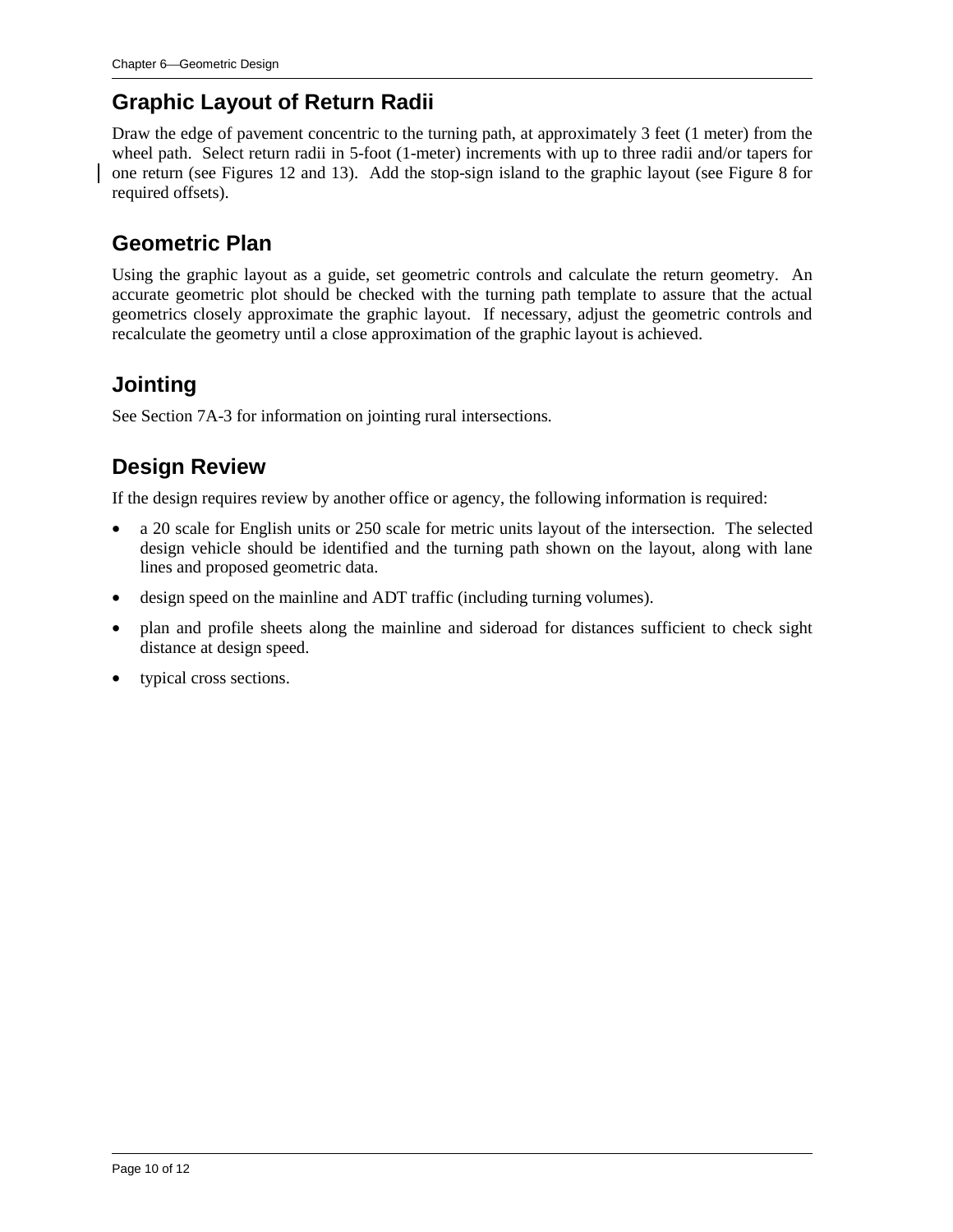

Figure 10: Intersection layout (little or no skew).